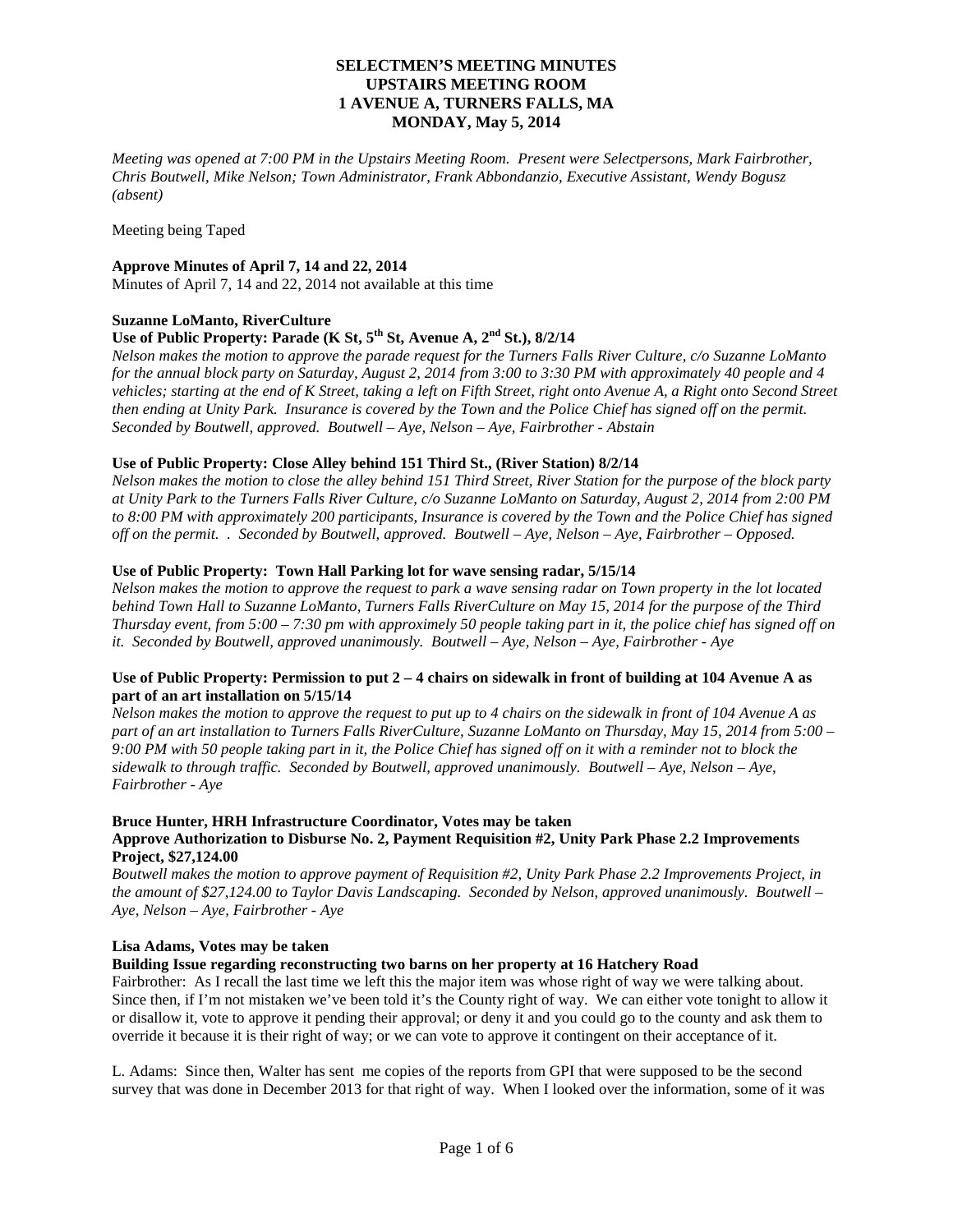incorrect and some of it validates that Hatchery Road is a 3 rod road and not a 4 rod road (rod being 16') meaning the road is 48 feet and the big barn might not be in the right of way anyway.

Abbondanzio: I spoke to the person at the Dept. of Transportation working on the Hatchery Road project and she reviewed the material submitted by Lisa and said it was not accurate and stand by their information.

Lengthy discussion about discrepancy on map and whether map is correct. Also whether road is 3 rods or 4 rods

Nelson: So the state is happy with the 17' in front of the barns and according to this they want 66 feet. What is the edge of the right of way on your house side of the road to the edge of the northern barn?

Adams: 30' one corner

Fairbrother: From the front of the barn to the other side of the right away in front of your house.

Adams: I don't know what the right of way is, because no one has verified what the actual right of way is. They are claiming its 66 feet now but that document claims its 3 rods wide.

Fairbrother: Do we agree it is a county right of way? I see a general shaking of the head yes. We are not sure actually how wide it is.

Nelson: Here is what I'm thinking; there is already buildings at that same spot plus or minus a few inches distance from the road. The state is building a new road, probably 50 years before another gets built so they won't be in a rush to do anything with that, they are happy with the road where it is now, that road is not going to be anywhere near these barns so we are not worried about the roads being in the way of said barns, nobody seems to know or care what the maps are other than for complication, so just put the barn there. If it's not going to be in anyone's way, nobody cares.

Fairbrother: This is the proposed barn, it's going to be in this same foot print as this other one. The barn that was right beside the road, you're going to move back.

L. Adams: yes, it was 4 feet from the road and we are moving it back 14' from the road, so it will actually be a little bit behind.

Abbondanzio: The attorney says that it is a license and it is revocable at any time and you should ask that the owner release and indemnify the Town from liability to be attached to the approval of the license.

#### Discussion

Jensen: The attorney at the end of his letter refers to the building code as a prohibition, not an optional thing against issuing building permits for construction in the right of way. You can allow encroachments into the right of way o f 8' for banners, the only exception for the first 8' above grade is architectural features, this is the State Building Code.

Discussion about who has authority to grant permission to grant license

Fairbrother would like us to contact our lawyer again, tell them the board has voted to issue the license and allow the construction in what may be the county right of way with the provisions of a license and permission from the FRCOG. This time we need full research done to come up with any good reason why this can't be done. If what comes back, if there is any wiggle room what so ever, you are going to issue the permit.

Jensen: Are you ordering me to?

Fairbrother: Yes I am.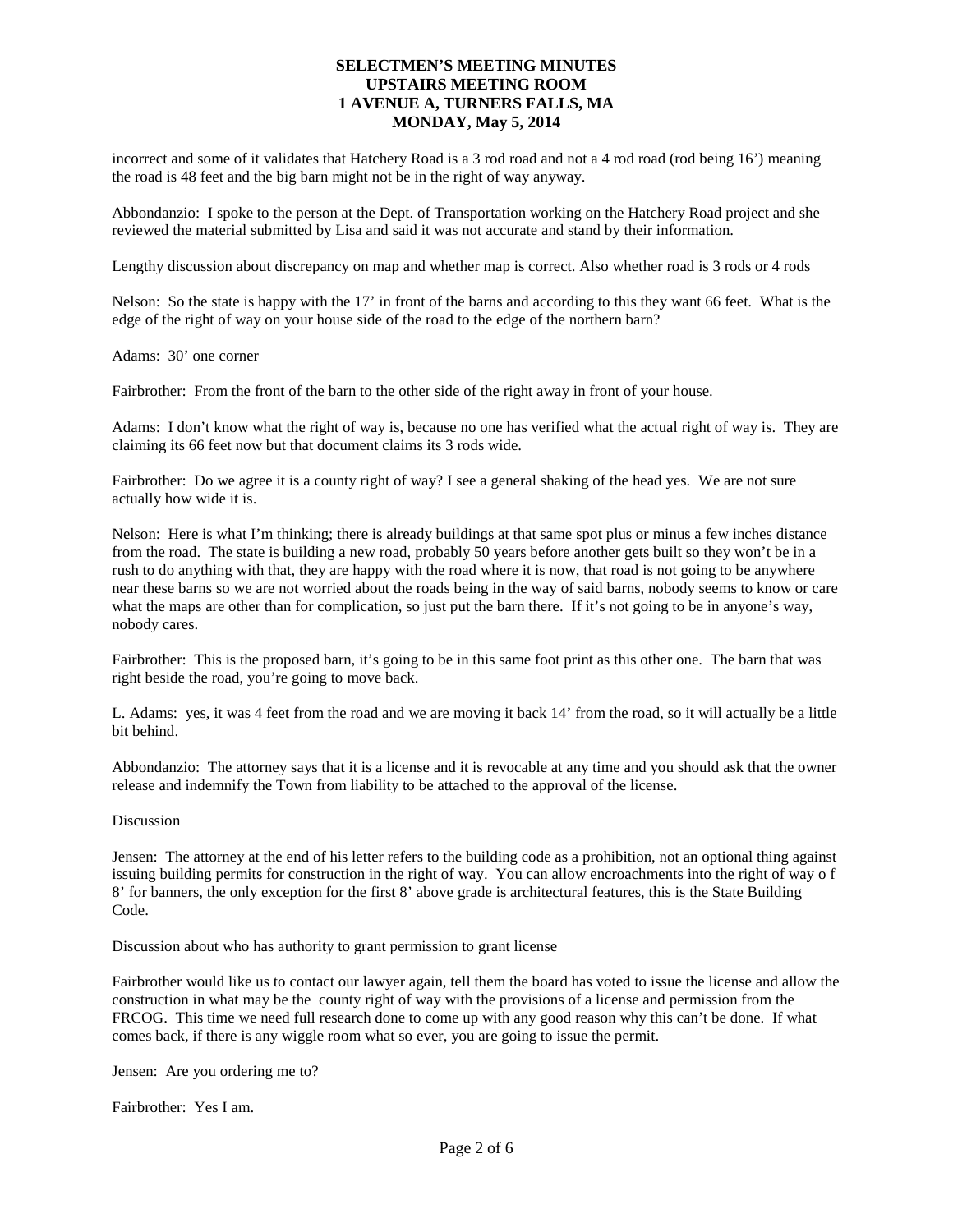Jensen: You can't do that.

Fairbrother: We don't have to reappoint you the end of June either.

Jensen: Is that a threat?

Fairbrother: No its an observation.

Jensen: I'm aware of the observation I'm just suggesting that you phrased it as a threat

Fairbrother: My observation at the last meeting was you clearly did not want this to happen, not just it's a law, at the last meeting you were clearly opposed to this. What I think has happened is you have found something to hang your hat on, and I'm curious if you do that on all building permits that come before you?

Nelson cuts the Chair off and brings them back to the situation at hand. The question is, how do we deal with two state laws that butt heads with each other and how to mitigate that? David has a point, he can't legally issue a permit that he can't give. So we need to find a way to cover David to get the permit given but also to do it the right way without David being thrown under the bus in the future by someone who might come after him for giving them an illegal permit. We need to make sure we do this properly.

Nelson makes the motion to authorize the license to use the Towns right of way to Lisa Adams, to build two barns at 16 Hatchery Road. The Barn on the Easterly portion to be built on same location as prior located with the Westerly barn being built in line with the first noted barn. This license is revocable and Ms. Adams releases and indemnifies the Town from liability and this license is pending further approval from the FRCOG and further review from Town Counsel, and any further stipulations from the FRCOG. Seconded by Boutwell.

Abbondanzio: I spoke with Mr. Lovejoy who represents us at FRCOG and he said once it goes over to them, if they decide they want to have it reviewed by their counsel, the Town would be obligated to pay Donna McNichol.

Adams: Is there a way we can have this right of way checked, because it's a mute point if the right of way is incorrect. I think there is enough information out there to conclude there is discrepancy in the right of way and how wide it is.

Nelson: I think that is what bothers me the most, is that there is such a variety in the right of way and if DOT was saying we had to have the right of way because we are going to be expanding the road x number of feet in so many years, then I would be more than inclined to say ok DOT we are on your side; but there is no clear intention that road is being built next year and it is going to last many decades. We will have flying cars before it needs to be rebuilt and is a problem anyways.

Fairbrother asks who is the decider on what the right of way is?

Jensen: There is another solution; change the right of way to put the barn out of the right of way. If you are willing to accept the notion the barn is placed where they are. You would have to petition the County to relay that. It would have to go to Town Meeting for approval.

Nelson: We would petition the FRCOG to make the official right of way 48', 50' whatever amount

Jensen: I'm just suggesting. It is your judgment that the barns don't interfere with the public's rights, than one of the solutions is change the rights of the public to reflect your thinking.

Nelson: This seems to be the most obvious thing to move forward

Further discussion about map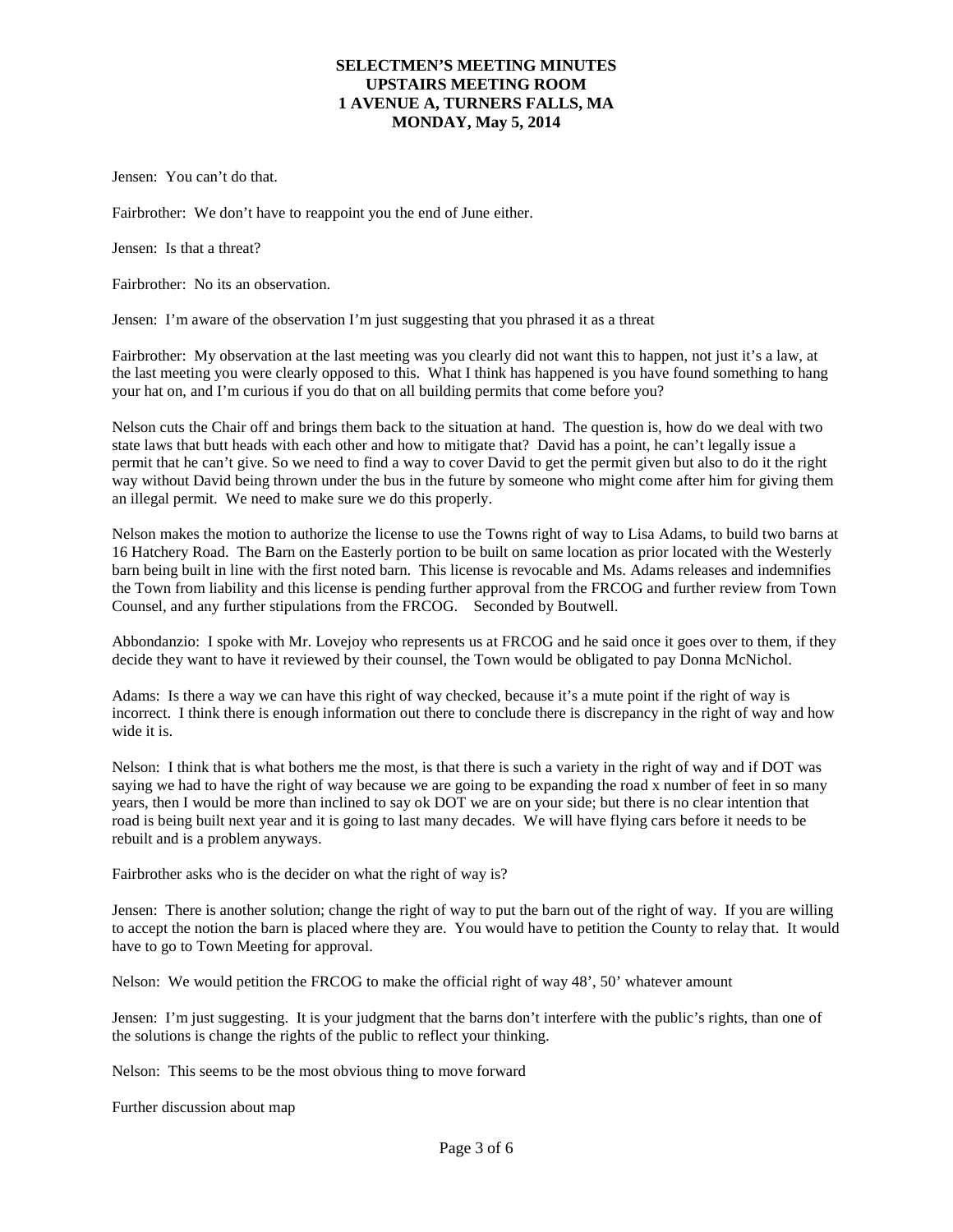*Nelson makes the motion to authorize the license to use the Towns right of way to Lisa Adams, to build two barns at 16 Hatchery Road. The Barn on the Easterly position to be built on same location as previously located with the Westerly barn being built in line with the first noted barn. This license is revocable and Ms. Adams releases and indemnifies the Town from liability and this license is pending further approval from the FRCOG and further review from Town Counsel, and any further stipulations from the FRCOG. Seconded by Boutwell, approved unanimously. Boutwell – Aye, Fairbrother – Aye, Nelson - Aye*

*Nelson makes the motion to authorize the Town Administrator to begin the process of altering the right of way on Hatchery Road from the corner of Greenfield Road to the Corner of Turners Falls Road to change the right of way from whatever crazy number nobody knows it is, up to 50 feet. Seconded by Boutwell, approved unanimously. Boutwell – Aye, Fairbrother – Aye, Nelson - Aye*

# **Chip Dodge, Police Chief, Votes may be taken**

# **Police Department Hiring Procedure**

Dodge: Town meeting approved us hiring a Tech School Resource Officer and I would like to have his start July 1, he won't be at the school for a while, maybe another officer will be there as this person will most likely need to go to the academy. I'm trying to make the hiring process flow a little bit easier, we can't just choose anybody; there are civil service guidelines we need to follow. This particular hire is going to be someone that is already is working for us. You still have the ultimate authority in the end.

*Nelson makes the motion to change the hiring procedure for the Police Dept. to be in line with all the other departments in Town wherein the Chief will do the vetting process and come to the Board with a candidate for potential hire. Seconded by Boutwell, approved unanimously. Boutwell – Aye, Fairbrother – Aye, Nelson - Aye*

# **7th Street Parking Ban**

Dodge: We last left here with what I thought would be a good solution, the more we talked the better it sounded it was going to make everyone happy so we went with it and I paid dearly as well as Selectmen did with complaints. I'm not going to ask for no parking signs on the side streets to this, and there appears to only be two houses and the library effected by this. As police chief, I can't be nice to everyone all the time, if someone gets hurt or killed I am going to feel awful. I did not have any complaints while the parking was on the side of the church. This was in place two days and it never stopped.

C. Choleva expresses his concern about not being able to park on north side of the street. Parking on the south side makes it hard to see when pulling out of side streets. Would like the opportunity to park on his side of the street for a certain amount of time.

L. Hickman: I think parking on the North side of the street should stay in effect a bit longer, there is no easy solution.

# Discussion

Dodge: I'm back here because the complaints started coming in right off the back. When it was the other way, no one was calling and complaining. I had the full intention of trying it until October, but I can't.

C. Choleva expresses his dislike with the current parking arrangements.

*Nelson makes the motion to authorize the Police Chief to meet with Frank and the Town DPW Superintendent to investigate and produce additional parking on Avenue A from 7th Street to Greenfield Savings Bank location to investigate new ways to utilize the parking there. Seconded by Boutwell, approved unanimously. Boutwell – Aye, Fairbrother – Aye, Nelson – Aye*

*Nelson makes the motion to accept the Police Chief's formal request to reinstate the no parking signs along the North side of Seventh Street and allow parking the length of Seventh Street on the South Side from the Library up to*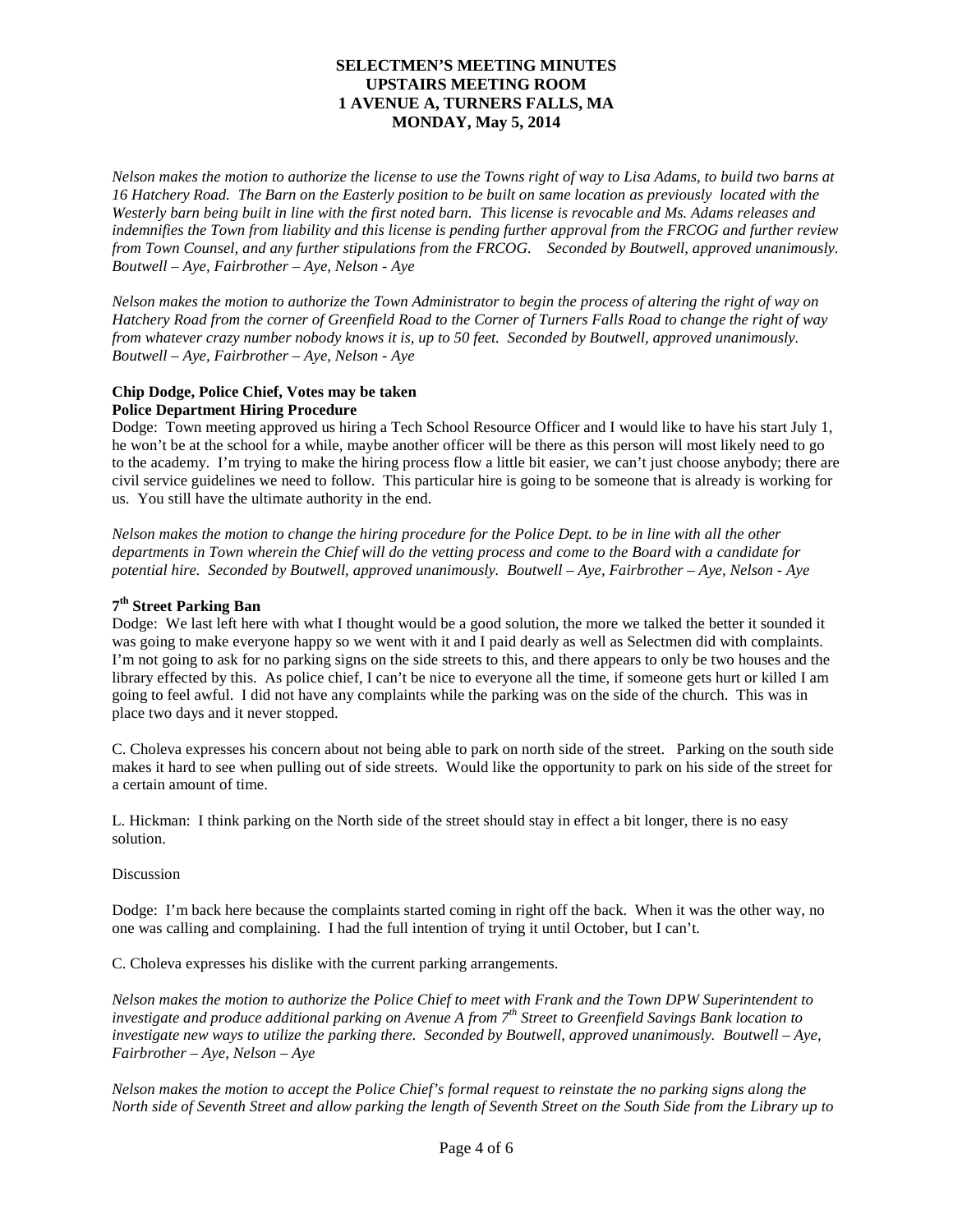*L Street. There is also to be no parking here to corner sign on Seventh Street in front of Our Lady of Peace Church and before L Street and also across the intersection in front of St. Andrews on Seventh Street and before L Street. To become effective as soon as DPW can move the signs. Seconded by Boutwell, approved unanimously. Boutwell – Aye, Fairbrother – Aye, Nelson - Aye*

# **Letter of Commendation, Sergeant Christopher Bonnett, Detective Brian Dobosz, Officer Kyle Whalley and Dispatcher Kyle Walker**

Dodge reads letter of commendation into the record for Sergeant Christopher Bonnett, Detective Brian Dobosz, Officer Kyle Whalley and Dispatcher Kyle Walker thanking them for the great job they did in handling the fire and solving the arson fire at 16 Hatchery Road, Montague.

# **Michael Nelson, Votes may be taken**

### **Registration for Assembly, Public Demonstration, or use of Public Property: Franklin County Pumpkinfest & Parade, Inc., Spring 5K Walk/Run and Spring Parade on 4/18/15**

*Boutwell makes the motion to approve the request for Franklin County Pumpkinfest, Kelsey Cadran and Michael Nelson for the 5K Road Race on April 18, 2015 from 9:00 AM to 2:00 PM, Insurance will be provided. Seconded by Fairbrother, approved unanimously. Boutwell – Aye, Fairbrother – Aye, Nelson - Abstain*

*Boutwell makes the motion to approve the request for Franklin County Pumpkinfest, Kelsey Cadran and Michael Nelson for the Spring Parade on April 18, 2015(rain date April 19, 2015) from 10:00 AM to 3:00 PM, parade route will be Crocker Avenue to Montague Street to Turnpike Road to Millers Falls Road to High Street to Crocker Avenue back to Sheffield School, 300 people estimated to participate and 30 vehicles to participate, police chief has signed off on permit and Insurance will be provided. Seconded by Fairbrother, approved unanimously. Boutwell – Aye, Fairbrother – Aye, Nelson - Abstain*

### **Frank Abbondanzio, Town Administrator, Votes may be taken**

# **Execute FY2012 Community Development Block Grant (CDBG) Contract Amendment**

*Boutwell makes the motion to authorize the Chairman to sign the FY2012 Community Development Block Grant (CDBG) Contract Amendment as presented. Seconded by Nelson, approved unanimously. Boutwell – Aye, Fairbrother – Aye, Nelson - Aye*

### **Sign letter regarding reimbursement of \$750 under the Small-Scale Initiative grant program of MassDEP's Sustainable Materials Recovery Program**

*Boutwell makes the motion that the Board authorize the Chair to sign the letter regarding reimbursement of \$750 under the Small-Scale Initiative grant program of MassDEP's Sustainable Materials Recovery Program. Seconded by Nelson, approved unanimously. Boutwell – Aye, Fairbrother – Aye, Nelson – Aye*

#### **Other**

### **Request to use Peskeompskut Park - Entertainment Permit: Montague Public Libraries, 7/11/14 for puppet show**

*Nelson makes the motion to approve the application request to use Peskeompskut Park - Entertainment Permit to the Montague Public Libraries on Friday, July 11, 2014 from 8:30 AM to 12:30 PM for a puppet show, the only change to application is the first aid kit be on site during the show, event covered by Town insurance and Police Chief has signed off on the event. Seconded by Boutwell, approved unanimously. Boutwell – Aye, Fairbrother – Aye, Nelson - Aye*

#### **License to Place Directional/Informational Sign in the Public Right of Way: Melissa Winters, Connecticut River Liquor & Wines, 36 x 24 sandwich board in front of 123 Avenue A** Boutwell abstains from this discussion

*Nelson makes the motion to approve the request to place /Informational Sign in the Public Right of Way to Melissa Winters dba Connecticut River Liquor & Wines, 123 Avenue A for a 36 x 24 sandwich board in front of store to advertise store happenings and friendly reminder not to block pedestrian traffic. Seconded by Fairbrother, approved. Fairbrother – Aye, Nelson – Aye, Boutwell – Abstain.*